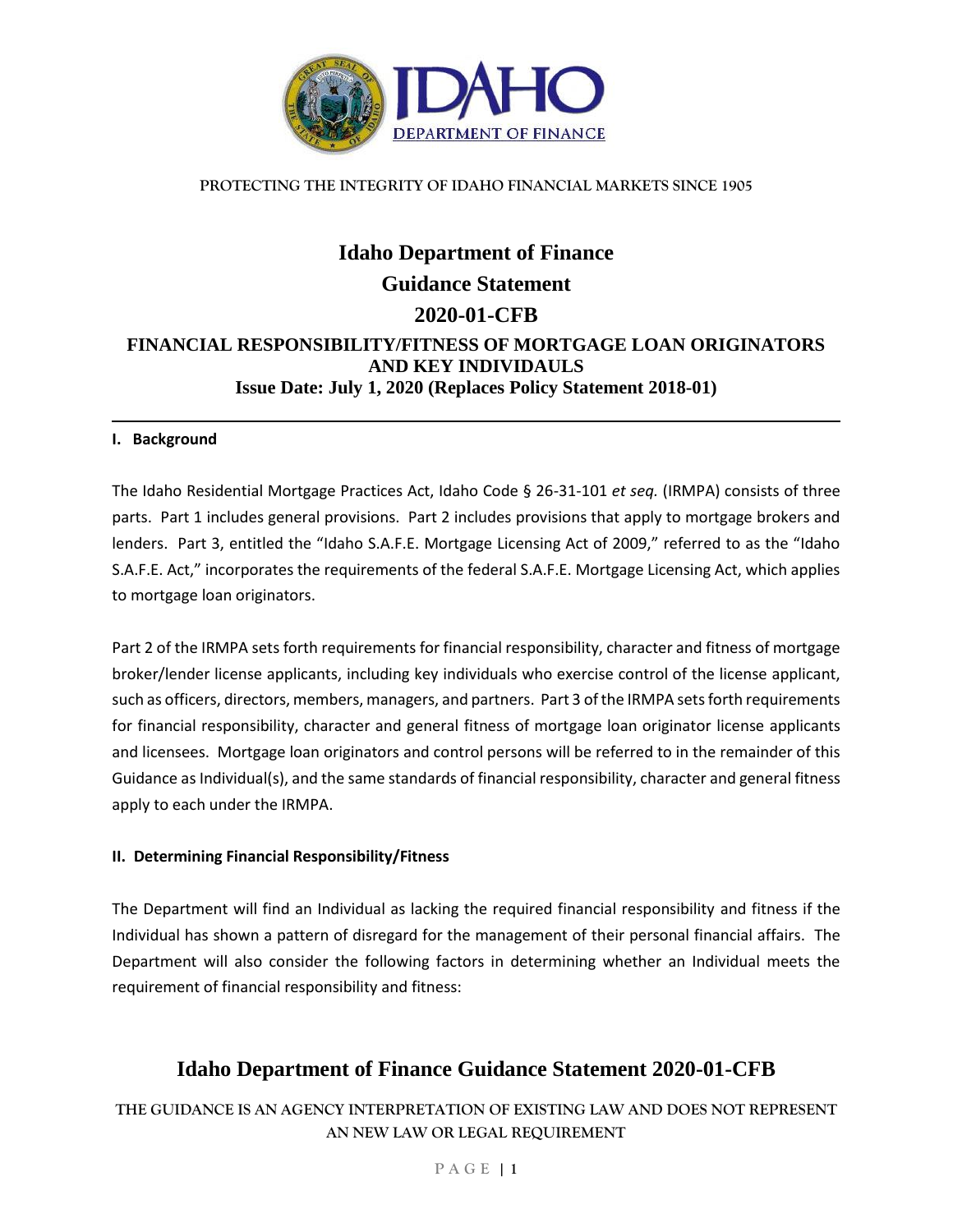

- Answers to all questions in an application must be truthful and accurate; it is most important to provide complete disclosure of events and then provide explanations; do not presume that something does not or should not matter, for example, because it happened so long ago, is minor, or currently being addressed, or no longer appears on a credit report; if the answer to a disclosure question is "yes," then make sure you answer that question "yes" and provide a full explanation;
- The existence of outstanding judgment(s), except a judgment issued solely as a result of medical expenses (but you must still disclose any existing medical expense judgment and then provide the explanation);
- The existence of outstanding tax liens or other government liens or filings.
- The existence of any liens or judgments resulting from findings of fraud, embezzlement, misrepresentation, dishonest dealing, deceit, or mishandling of trust funds;
- The existence of any liens, judgments, or financial or professional disciplinary actions that indicate a pattern of dishonesty;
- A pattern of delinquency in child support or student loan payments within the last three years;
- The existence of outstanding collection actions against the Individual with a reported balance in excess of \$5,000 as of the date of the credit report or other source information received by the Department (unless solely as a result of medical expenses);
- The existence of outstanding non-mortgage charged-off accounts with a reported past due balance owed in excess of \$5,000 as of the date of the credit report or other source information received by the Department (unless solely as a result of medical expenses);
- The existence of a mortgage tradeline with a reported past due amount;
- The existence of one or more non-mortgage accounts, with a cumulative past due balance in excess of \$1,000;
- The existence, within the past three years, of a pattern of delinquent accounts, including but not limited to –
	- $\circ$  The existence of a mortgage tradeline with 1 or more 60, 90, 120 or 150 day past due payments;
	- $\circ$  The Individual having gone through a foreclosure, which means or includes the issuance of a notice of default, a pre-foreclosure sale (short sale), pre-foreclosure modification, deed in lieu of foreclosure, or mortgage-related charge-off; and,

# **Idaho Department of Finance Guidance Statement 2020-01-CFB**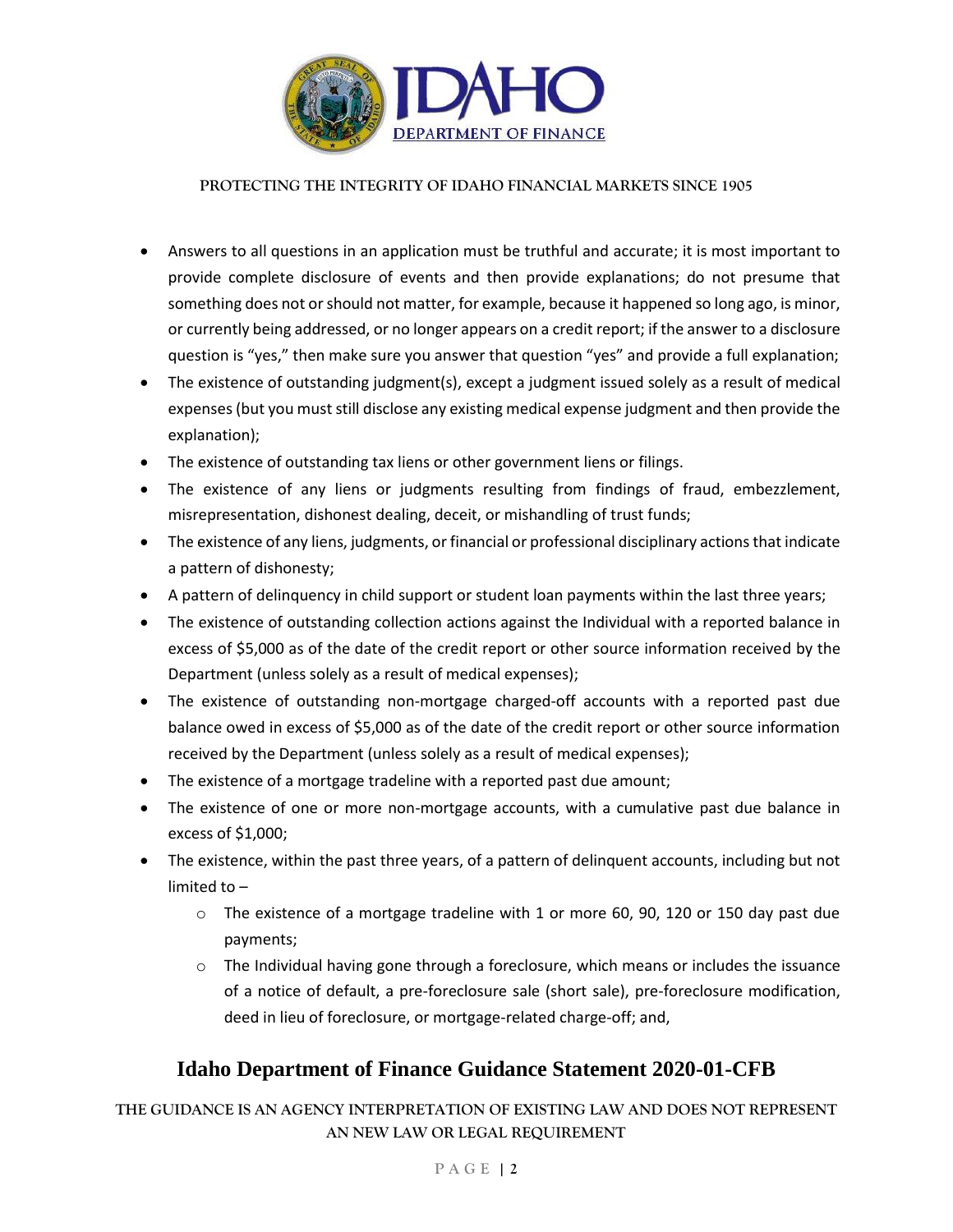

 $\circ$  The Individual having filed a bankruptcy petition. The Department will not consider a bankruptcy as the sole basis for a finding that an Individual lacks the required financial responsibility or fitness but will consider the circumstances and explanation of events that caused the bankruptcy filing(s).

If an Individual's credit report, response to any application disclosure question or other information obtained by the Department contains adverse information under any of the foregoing standards, the Department may notify the Individual in writing of the specific items that must be addressed, and may specify the documentation that must be provided for the Department's consideration and review. However, it is the responsibility of the Individual to provide required disclosures and documentation responsive to an application for a license, which allows the Department to fully evaluate the Individual's financial responsibility and fitness. Therefore, an Individual's failure to provide required disclosures and documentation may result in the denial of a license application.

Examples of the type of documentation that the Department may request includes, but is not limited to, the following:

- A written explanation of the circumstances surrounding the adverse information reported; and,
- Documents that the Department finds necessary to its review of the adverse information, including
	- o Copies of a satisfaction of judgment;
	- o Copies of a bankruptcy discharge order or dismissal documents or the list of creditors and required payment amount(s) in the case of an open Chapter 11 or 13;
	- $\circ$  Copies of a satisfaction of outstanding tax liens or other governmental liens;
	- $\circ$  Copies of court documents that exist showing the factual basis underlying the adverse information being reviewed by the Department and how the matter was resolved or adjudicated;
	- $\circ$  Copies of account statements or letters from the Individual's creditors, collection agency, lien or judgment holders, explaining and verifying the current status of any past due

### **Idaho Department of Finance Guidance Statement 2020-01-CFB**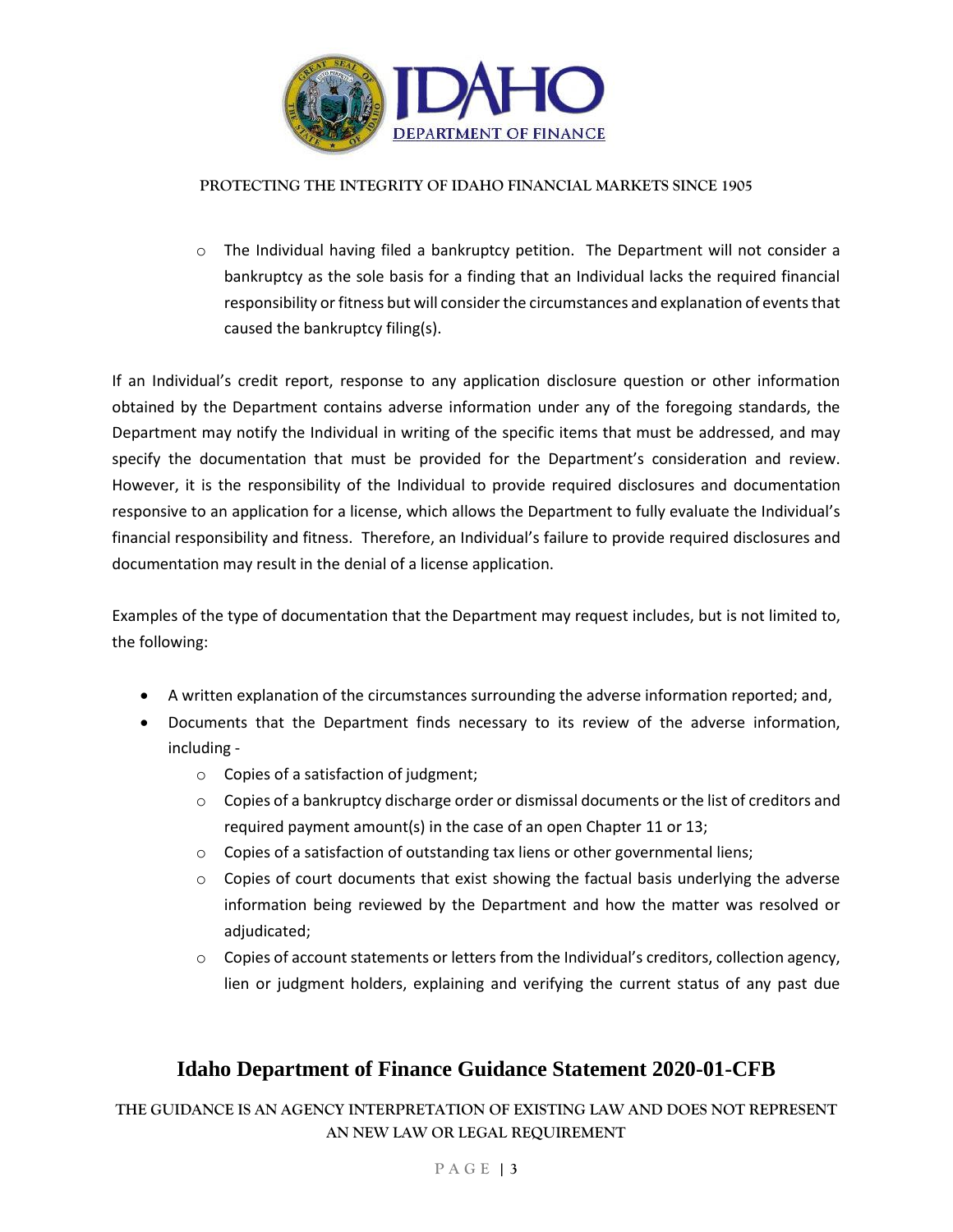

accounts, to include documentation of any repayment plans and agreements, as well as any temporary or permanent modifications to such accounts.

Any document provided must be legible, complete, and contain enough information to identify the creditor, owner of the account, or resolution of account. Incomplete documents will not be accepted. If the Individual is not able to obtain the documents requested by the Department, the Individual must support that fact with documentation from the source of the unavailable documents. This support must consist of a written statement from the agency or creditor who holds or held the records and must be written on the agency's or creditor's letterhead. The supporting statement must indicate that the agency or creditor does not have any record of the matter or that the record was lost, damaged, or destroyed, or cannot otherwise be produced. Additionally, the supporting statement must be signed by an authorized signatory of the agency or creditor and include contact information such as phone, mailing address, and e-mail address.

#### **III. Reviewing Adverse Credit History and Other Information**

The Department has the legal responsibility to determine whether an Individual has sufficiently demonstrated financial responsibility, character, and general fitness before it can approve or renew a mortgage loan originator license or a mortgage broker/lender license. To make this determination, the Department will consider the following:

- The Individual's credit history reflected in a credit report;
- Supplemental information and documentation requested from and provided by the Individual as determined necessary by the Department;
- Supplemental information obtained from outside sources such as courts or third party reporting agencies;
- Responses and information contained in the Individual's application filings;
- Previous and current license history with the Department, to include any regulatory actions that have occurred;

# **Idaho Department of Finance Guidance Statement 2020-01-CFB**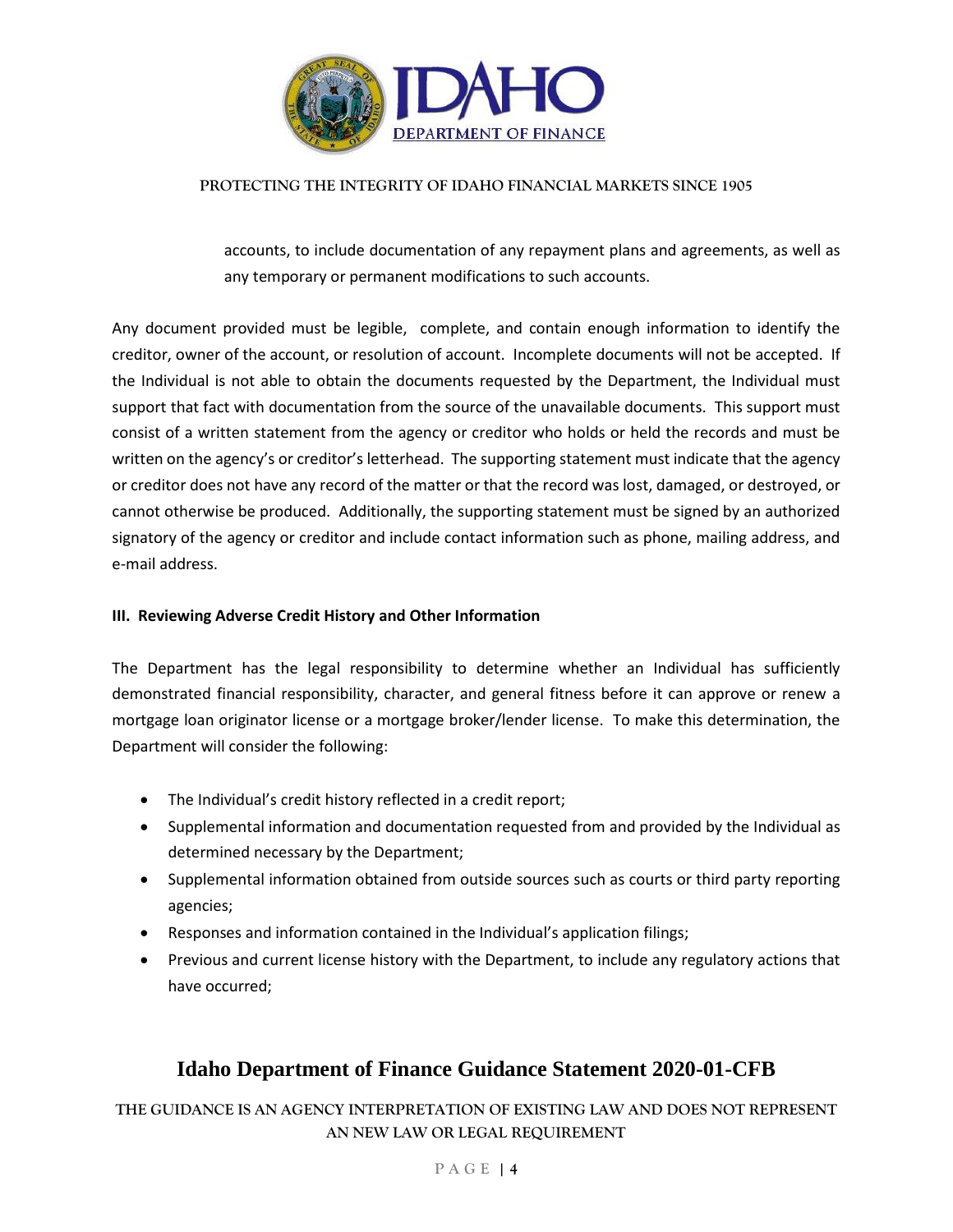

- Other information that reflects upon the Individual's character, general fitness, or financial responsibility;
- The timing and context of the information reviewed;
- Patterns of conduct; and
- Factors indicating that financially adverse information may be the result of the involuntary loss of job or income, divorce, or health issues. Under such circumstances, the Individual shall provide documents showing attempted workout arrangements with creditors or other factors that indicate the Individual has made an attempt to correct his or her financial difficulties. However, contracting with a debt settlement company as a resolution effort, wherein creditors do not receive regular and timely payments, will not be considered or accepted.

No determination of financial responsibility, character and general fitness made by the Department will be based solely on the fact that an Individual has been a debtor in bankruptcy or has been the control person of an organization that filed a bankruptcy petition. Also, the Department will not base a license application denial solely on a license applicant's credit score or credit report.

Although the following may not be an exclusive list, the Department may consider the following factors, or a combination thereof, in determining whether to deny, condition, bar from renewal, suspend, or revoke a mortgage loan originator license or mortgage broker/lender license:

- The Individual has failed to fully provide any documentation required by the Department;
- The Individual has made a false attestation associated with a filing related to an application for a license or a license renewal;
- The Individual has failed to pay any agreed amounts, or has failed to make arrangements with his or her creditor to pay any agreed amounts, on –
	- $\circ$  Any past due non-mortgage account(s) with cumulative balances of \$1,000 or more;
	- $\circ$  Lien(s), judgment(s) or charged-off balance(s) as described above, either as of the date of the issuance of a credit report to the Department, or at time of initial licensure, designation as a control person, or at renewal of any license. In reviewing this factor, the

# **Idaho Department of Finance Guidance Statement 2020-01-CFB**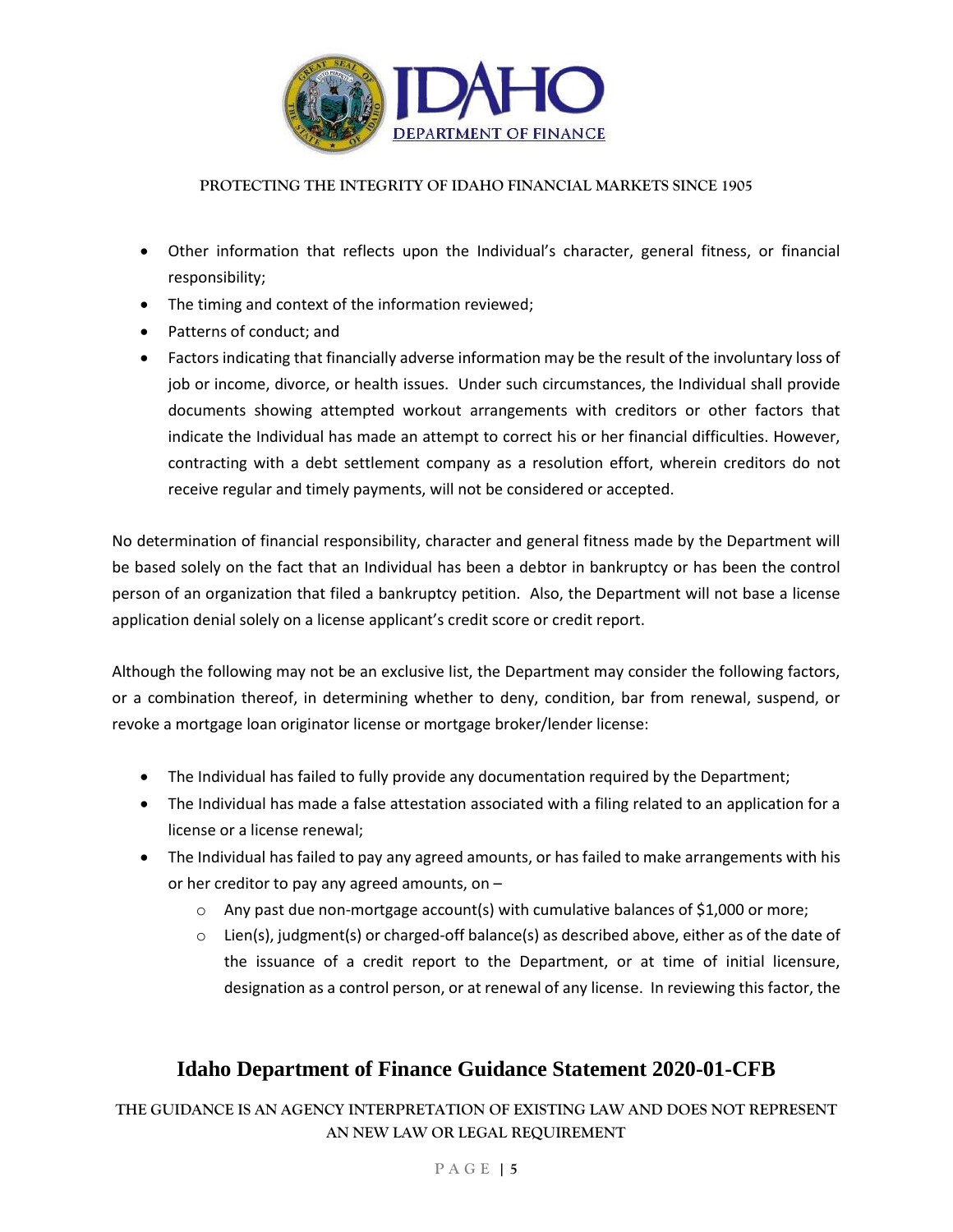

Department will not consider any account, lien(s), judgment(s), or charged-off balance(s) attributable solely to medical expenses;

- The Individual has past due child support payments;
- The Individual has past due student loan payments in excess of \$1,000;
- The Individual is in arrears or has failed to comply with the terms of a repayment plan or modification agreement entered into with a creditor;
- The Individual has failed to make timely payments under a plan or agreement with any state or federal tax or other regulatory agency;
- The Individual has three or more non-mortgage accounts of any kind, except those solely related to medical expenses, 90 days or more past due with a cumulative balance of \$5,000 or more;
- The Individual has been the subject of one or more foreclosure actions within the past three years; and,
- The individual has had a pattern of delinquent accounts, except those solely related to medical expenses, within the past three years.

#### **IV. Summary**

The Department will apply the provisions of this Guidance to applications received after July 1, 2020. Financial responsibility, character and general fitness are continuing requirements for Individuals and must be met at all times, to include, but not limited to, at initial licensure and licensure renewal. Applications will be deemed withdrawn or abandoned if not completed within sixty days of notification to the applicant by the Department of deficiencies in the application.

**Contact -** You may direct comments or requests for additional information regarding this Guidance Statement to:

Bureau Chief, Consumer Finance Bureau Idaho Department of Finance Telephone: 1-(208)-332-8000 P.O. Box 83720 Facsimile: 1-(208)-332-8099 Boise, Idaho 83720-0031 Email: finance@finance.idaho.gov

# **Idaho Department of Finance Guidance Statement 2020-01-CFB**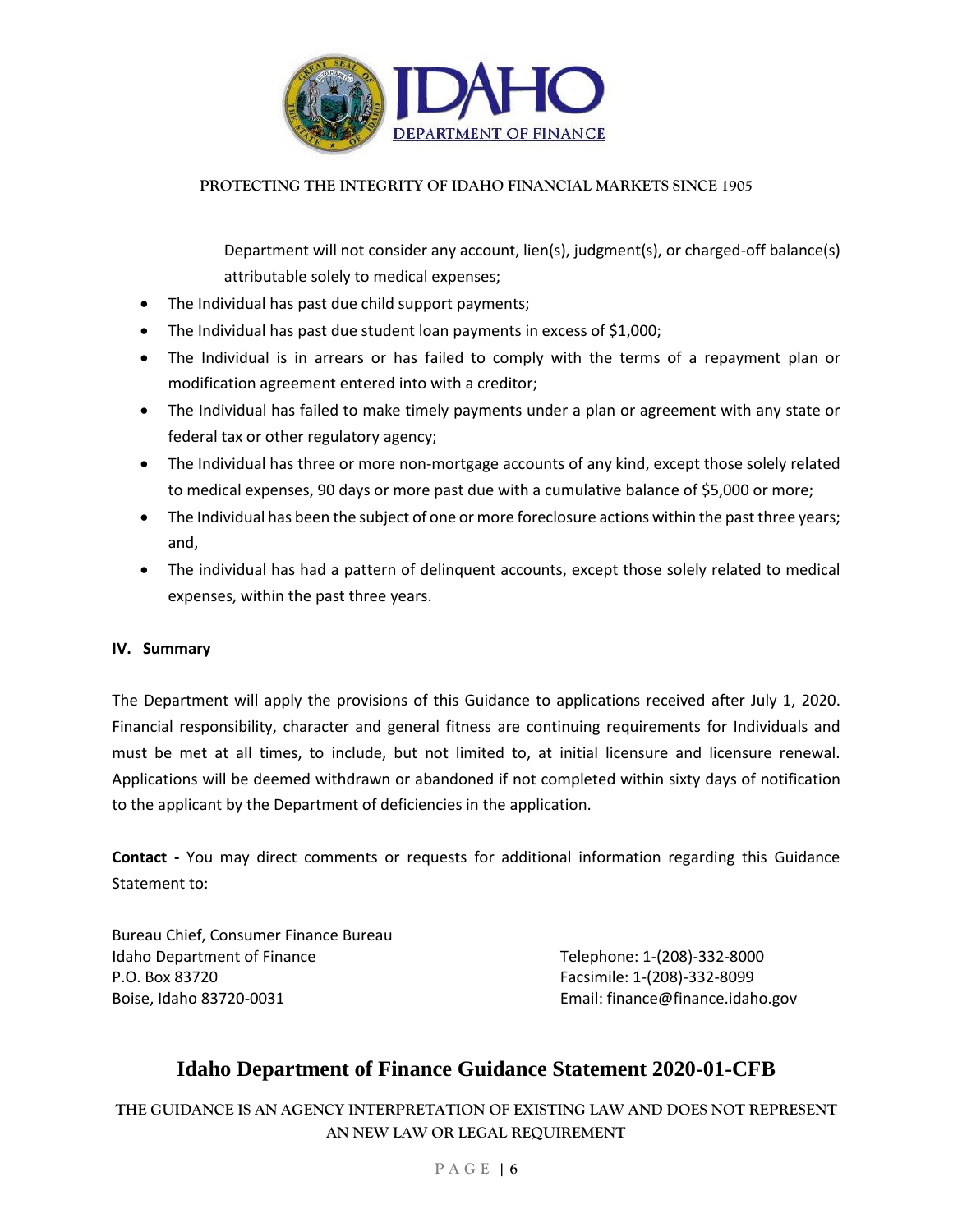

#### **Idaho Financial Responsibility/Fitness FAQs**

*The questions and answers provided here are for informational purposes only and should not be construed to address any specific situation or to constitute legal advice. This information pertains only to Idaho mortgage loan originator licensees, license applicants, and mortgage company "control persons." Information from, and requirements of, other states may be different. Please refer to the Department's FINANCIAL RESPONSIBILITY/FITNESS OF MORTGAGE LOAN ORIGINATORS AND CONTROL PERSONS 2020-01-CFB (Guidance) for details on the documentation that must be provided to the Department for review.* 

*Individuals who may not currently qualify for a license may qualify after corrective actions are in place demonstrating financial responsibility or fitness, and after demonstrating responsible management of financial affairs*. *It is important to remember that according to the Guidance, decisions will be made based on an Individual's overall credit history, the responses and documentation provided by an applicant or a licensee, and the Individual's licensing and enforcement history with the Department.* 

#### **1. Q:** What happens if I don't answer a question on the application accurately?

**A:** Questions on the application are designed to obtain information that is important to the licensing process. If you provide an answer that is inaccurate, misleading, incomplete, wrong, etc., that is a fundamental problem. That is why you must attest to the truthfulness, accuracy, and completeness of every application submittal or update in NMLS. You should double, or even triple, check the information before attesting to it and submitting it to the Idaho Department of Finance. Applications that do not contain required information are subject to denial.

**2. Q:** Why does my credit record and history matter to the Department?

**A**: The Department has been charged with the application of the licensing requirements of the federal SAFE Act, as reflected in Idaho law. Some of those requirements involve determining the financial fitness and responsibility of mortgage loan originators by an assessment of how the Individual manages his or her financial affairs. This information is collected and reported through personal credit report histories and in public records of lien filings, judgments, foreclosures and bankruptcies.

### **Idaho Department of Finance Guidance Statement 2020-01-CFB**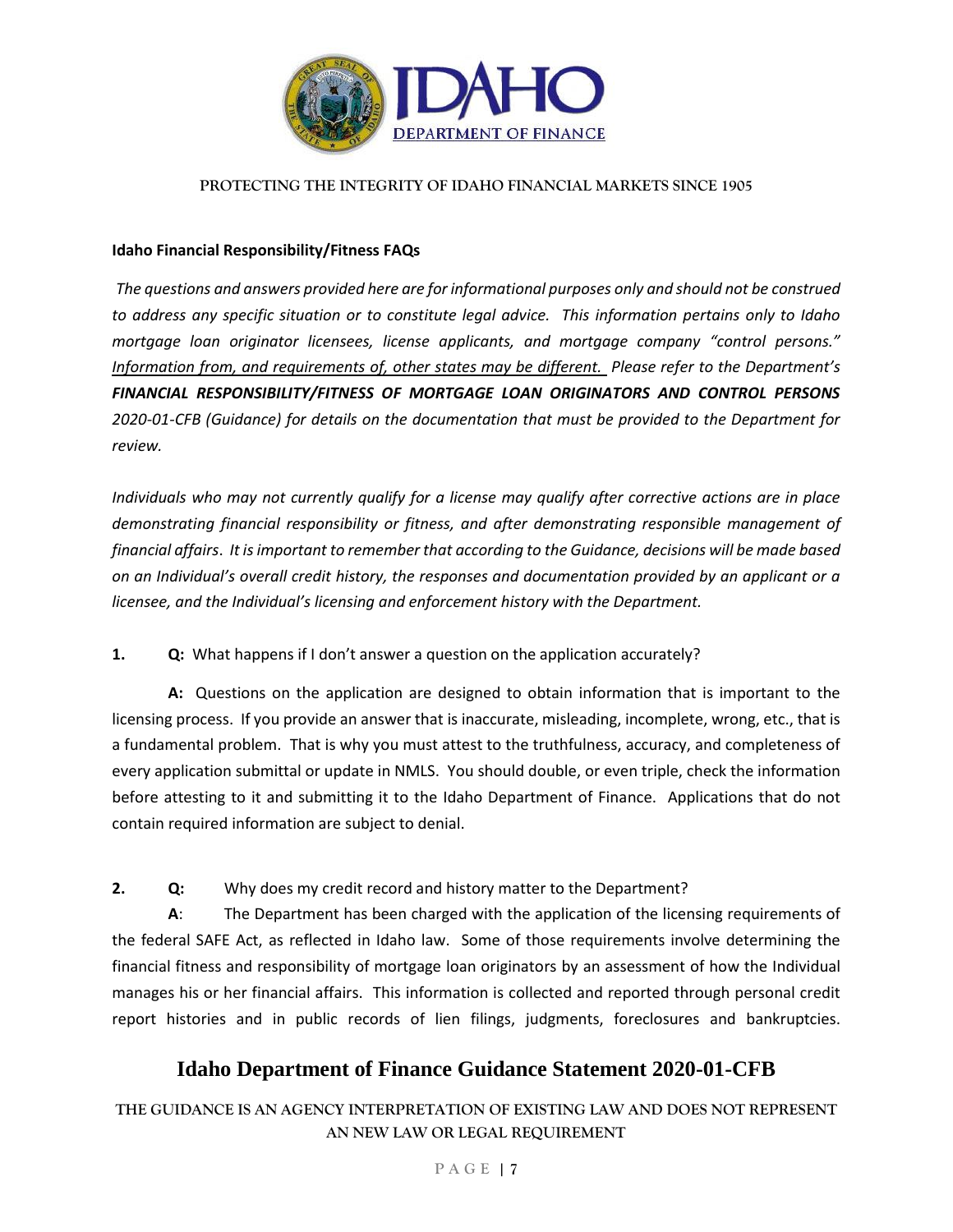

Additionally, it is the Department's view that the same standards applied to mortgage loan originators should also be applied to control personnel who are responsible for the training, education, and policies and procedures of a mortgage broker or lender.

**3. Q:** How will the Department decide if my credit meets or doesn't meet the requirements to have a license?

**A:** Each Individual's credit report will be reviewed, along with supplemental information obtained by and provided to the Department, with specific attention given to those with items such as judgments, liens, foreclosures, delinquent accounts over 90 days, and accounts with multiple delinquencies. If there are items of concern, the Individual may be notified that additional information is needed by the Department. If requested, once that information is received and reviewed, a decision will be made whether a license can be issued to the applicant or whether an existing licensee is qualified by law to maintain such license.

**4. Q:** Is there a minimum credit score that will cause me to be denied?

**A:** No. Idaho has not adopted a minimum credit score requirement that would cause denial or removal of a license.

**5. Q:** How will I know if the Department needs additional information from me related to a financial issue?

**A:** Individuals will be notified by a "private" license item placed on the Individual's NMLS record under the license item type of credit report clarification if the Individual is applying for a mortgage loan originator license. Individuals that are solely a control person with an MU2 filing will be notified by certified mail and a deficiency notice will be placed on the Individual's NMLS record under the license item type of credit report clarification *when the certified mail is sent*. The certified letter will be sent to the Individual's residential address. Privacy issues and restrictions contained within NMLS's contract with TransUnion limit the type of information that can be placed on the Individual's NMLS record as well as how the information is communicated.

### **Idaho Department of Finance Guidance Statement 2020-01-CFB**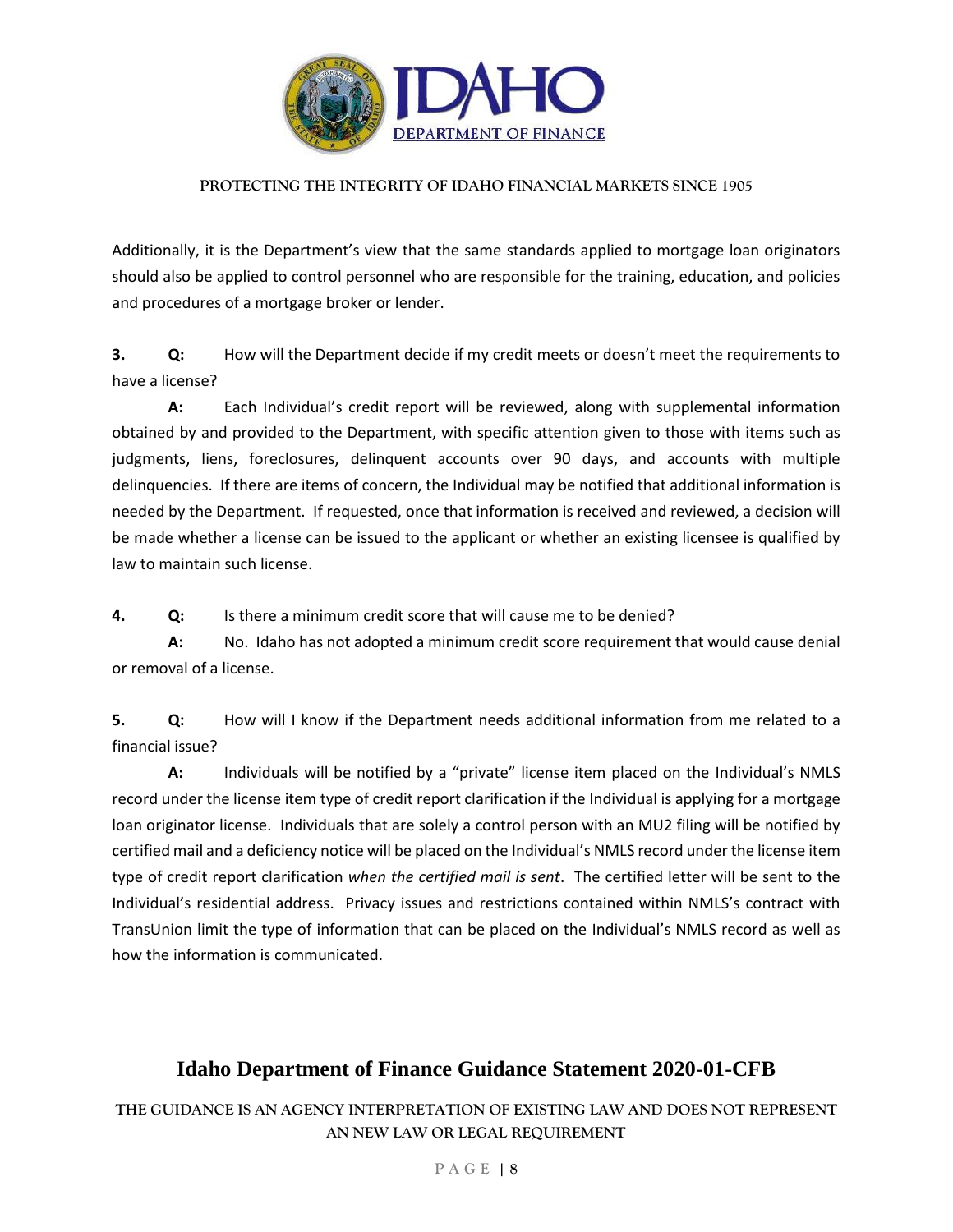

**6. Q:** My employer takes care of all my licensing application. Why won't the Department talk with my employer about what is needed on my credit if I say it is ok?

**A:** Privacy issues and restrictions contained within NMLS's contract with TransUnion limit the type of information that can be placed on the NMLS record as well as how the information is communicated and to whom. Communication with anyone other than the Individual who is the subject of the credit report is prohibited.

**7. Q:** How can I obtain a copy of my credit report used with my license application?

**A:** If an Individual wants to see a copy of the report that was provided to a particular state agency, he or she may request a copy directly from TransUnion at: TransUnion, 2 Baldwin Place, P.O. Box 1000, Chester, PA 19022 ((800) 888-4213 -- [www.transunion.com/consumersupport\)](http://www.transunion.com/consumersupport)

**8. Q:** How often will credit reports be pulled?

**A:** Credit reports will be obtained upon submission of an initial license application and at such frequency as the Department may determine. Credit reports obtained following the issuance of a license will be reviewed for any significant negative changes and to verify that actions to address negative information, such as participating in payment plans or requirements of a conditional license agreement, are being completed as agreed.

**9. Q:** Does obtaining a credit report for a license application affect my credit score?

**A:** Credit reports obtained via the NMLS are considered "soft" pulls and do not affect an Individual's credit score.

**10. Q:** Will filing for bankruptcy cause me to lose my license?

**A:** The Department will not make a determination of financial responsibility and fitness based solely on the fact that an Individual has been a debtor in bankruptcy or has been the control person of an organization that filed a bankruptcy petition.

**11. Q:** I have several outstanding collections for unpaid medical bills. How will this affect my license?

# **Idaho Department of Finance Guidance Statement 2020-01-CFB**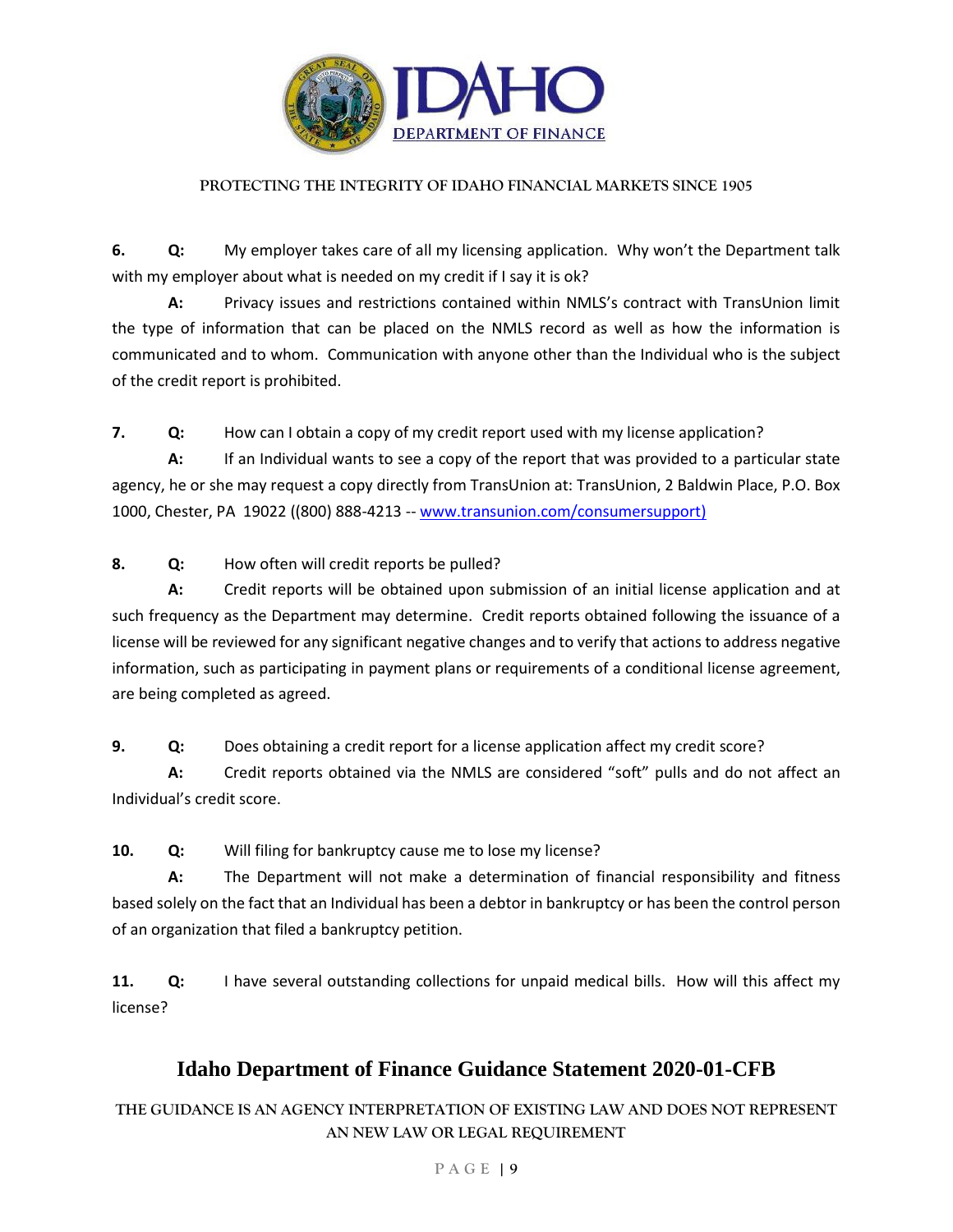

**A:** The Department will not make a determination of financial responsibility and fitness based on delinquent accounts that are solely due to medical expenses.

**12. Q:** My spouse is unemployed and my income has been reduced due to a change in jobs. We have been late on our credit cards, and not all of them are current. Will I lose my loan originator license because of this?

**A:** Several factors, such as the severity of the delinquencies, the number of accounts involved, how recent the occurrences of delinquency are, and what remedies the Individual has pursued will be evaluated to determine whether an Individual's license will be impacted. Be prepared to document any representations made to the Department regarding derogatory information.

**13. Q:** I have an outstanding tax lien. Will this be a problem?

**A:** If a tax lien has been fully disclosed and an Individual can document that a payment arrangement has been made, and that there is a history of timely payments under that agreement, such information will weigh in favor of the Individual. Be prepared to provide documentation of the payment agreement as well as proof of payments and current status.

**14. Q:** When I left my last apartment my roommate stayed. He didn't pay the final utility bills when he left and the utility accounts were in my name. I was sued, and civil judgments were entered against me. The judgments are still unpaid. Do I have to do something with them?

**A:** If the judgment account is in the name of an Individual, and the judgment creditor has not released that person from the judgment, then the Department will require that the account is either satisfied or that the Individual has entered into a repayment plan. Be prepared to provide documentation of payment agreements as well as proof of payments and current status.

**15. Q:** I have a delinquent student loan and my husband owes back child support. All of our other credit is current. How will this affect my license application?

**A:** Individuals will need to provide a written explanation as to the circumstances that caused them to be delinquent on a student loan. They will need to address what they have done to rectify the delinquency, such as entering into a repayment plan with the creditor or negotiating a settlement. Be

# **Idaho Department of Finance Guidance Statement 2020-01-CFB**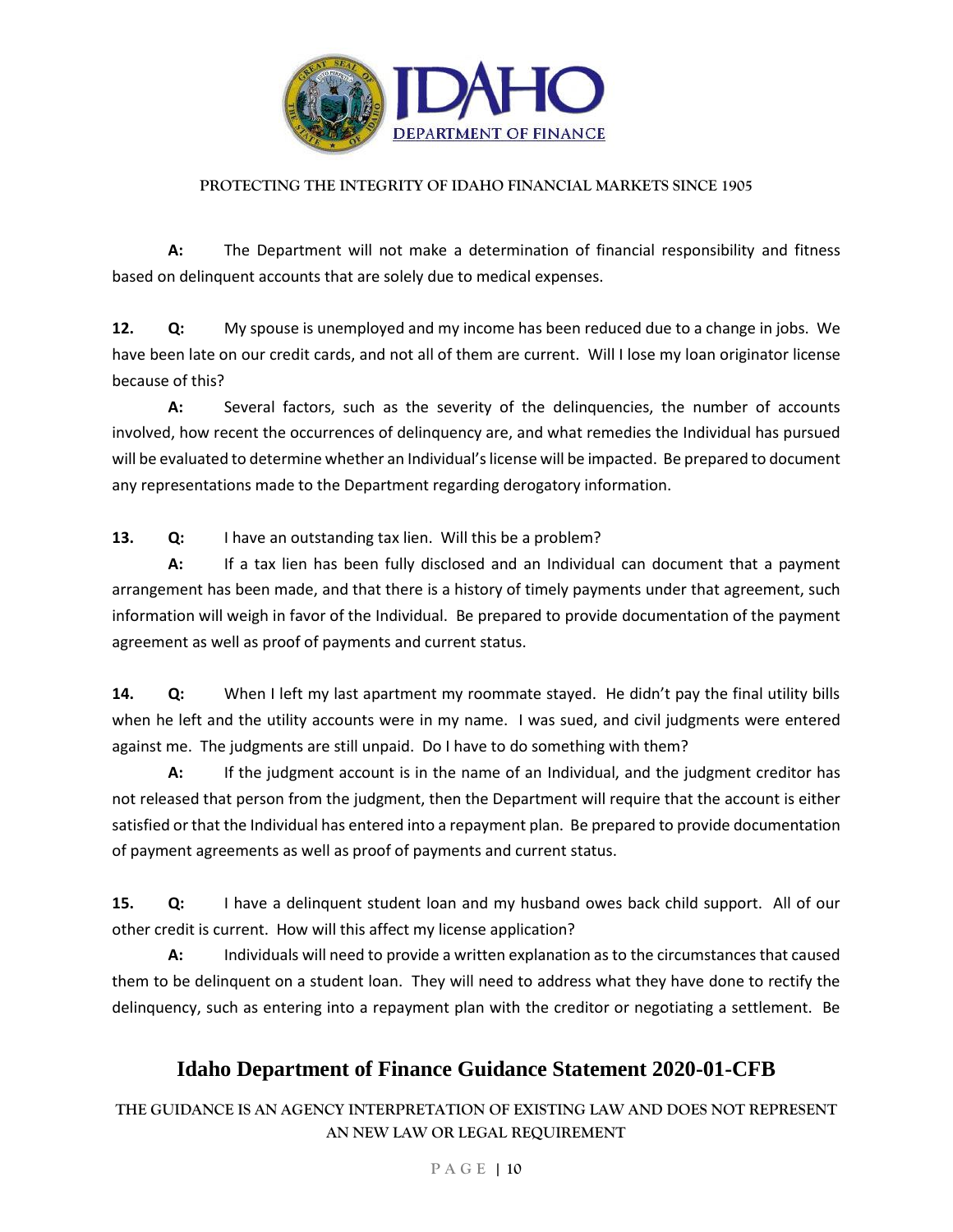

prepared to document any representations made in a response to the Department regarding derogatory information. If a spouse is NOT an MLO, or applying to be one, delinquent child support should not have any effect on your application, assuming nothing is reflected on your credit report or other documentation obtained by the Department. If a spouse IS an MLO, then the same requirements for a delinquent student loan would apply to his or her child support situation.

### **16. Q:** Will I lose my license because we had a foreclosure last year?

**A:** The Department will review the circumstances causing a foreclosure, what steps were taken to avoid a foreclosure, the Individual's overall credit history, and what has happened since the foreclosure. Be prepared to document any representations made in a response to the Department regarding derogatory credit information.

**17. Q:** I had a car repossessed and I haven't been notified by the finance company that I owe anything. What do I do?

**A:** If an account reflects any past due amounts or a balance remaining or owing at the time of repossession, the Individual will need to account for that in his or her explanation and remedies. That may involve contacting the creditor for more information. If the account only reflects the repossession, but no amounts past due, delinquent or charged off, an explanation of the circumstances leading to the repossession and the steps taken by the Individual may be sufficient.

**18. Q:** I couldn't pay my credit card and the balance on the account was charged off. There was no collection. What do I need to provide?

**A:** Individuals will need to document the current status of the charged-off amount. A creditor may have charged off an account as an internal loss but also sold the account to another creditor or debt buyer, or may be investigating other options to collect. The Department will review an explanation of circumstances that caused the charge off, to include any remedies an Individual has taken or is in the process of taking to remedy the charge off, the amount charged off, as well as the current status of the account.

# **Idaho Department of Finance Guidance Statement 2020-01-CFB**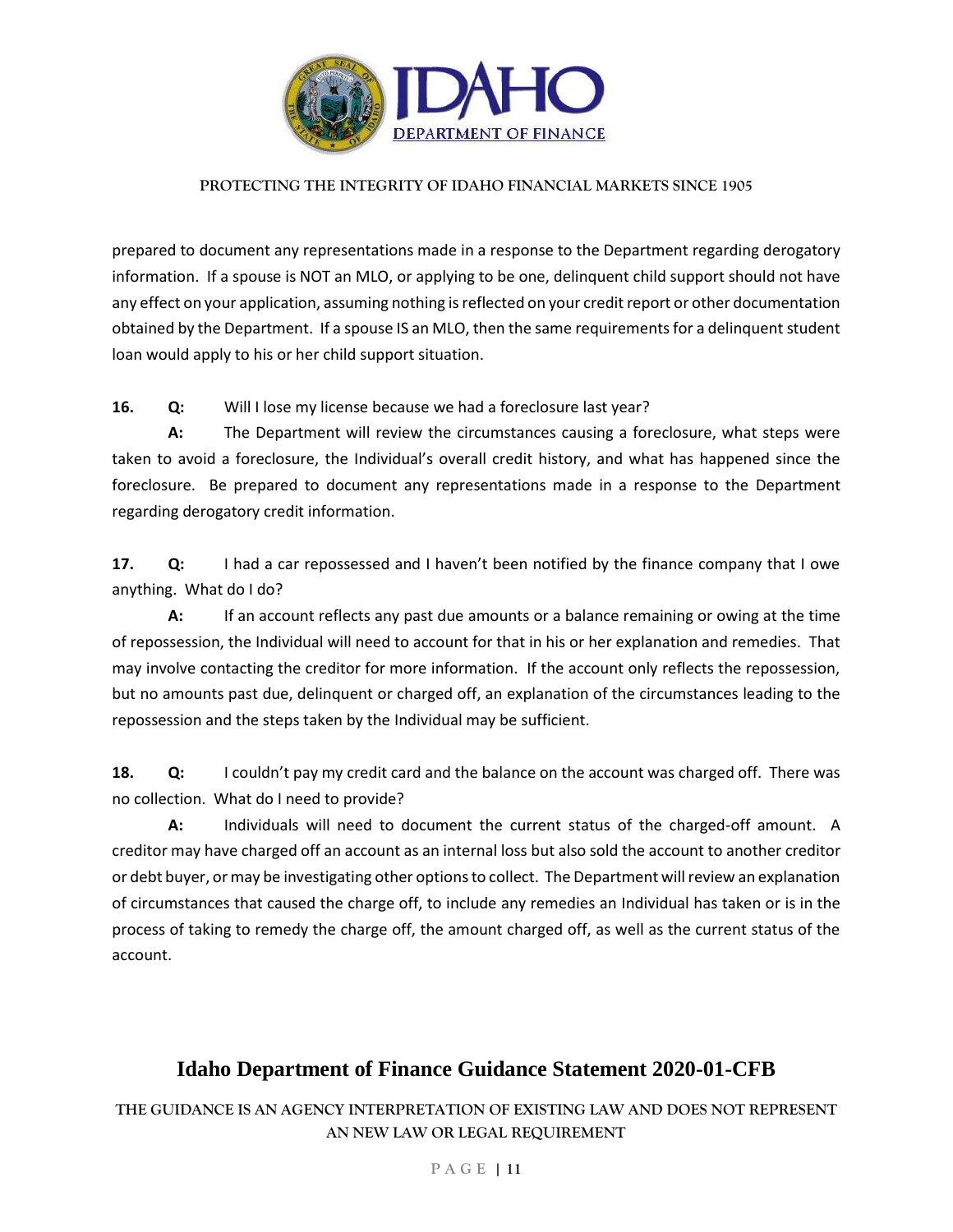

**19. Q:** Why can't the Department see that my charged-off Wells Fargo credit card balance was bought by Citibank and I paid it off last year? It's the same account.

**A:** The credit reports that the Department receives do not contain full identifying account information, such as account numbers. The Department also does not receive specific information about account transfers or by whom an account has been purchased. Additionally, the Department cannot identify duplicate account postings. Therefore, in order for the Department to identify and track this type of information, it must rely on the subject of the report to provide that documentation.

**20. Q:** The delinquent accounts the Department wants information on were listed in my bankruptcy. How am I supposed to get more information on them?

**A:** To demonstrate that an account was included in a bankruptcy, an Individual should provide a copy of the schedule of debts, as well as confirmation that the account was discharged in the bankruptcy, or included in a restructuring.

**21. Q:** When the market was better I bought several rental properties. When the economy went bad I couldn't keep renters and I couldn't afford to keep the rentals on my reduced income so I let the lender take them. How will this affect me?

**A:** The Department will consider explanations of circumstances along with supporting documentation, remedies taken or attempted, as well as the Individual's overall credit history to determine if there were extenuating circumstances. The Department will also consider an Individual's credit history, both prior to and after any foreclosures.

**22. Q:** If my credit isn't good enough or gets worse after I already have a license, what will happen? Will my license be revoked?

**A:** Recognizing that credit histories can be improved with effort, and that a revocation of an Individual license is a permanent bar to future licensure, the Department will make every effort not to revoke a license during this process. Individuals may voluntarily surrender a license at any time if they cannot meet or document necessary requirements.

# **Idaho Department of Finance Guidance Statement 2020-01-CFB**